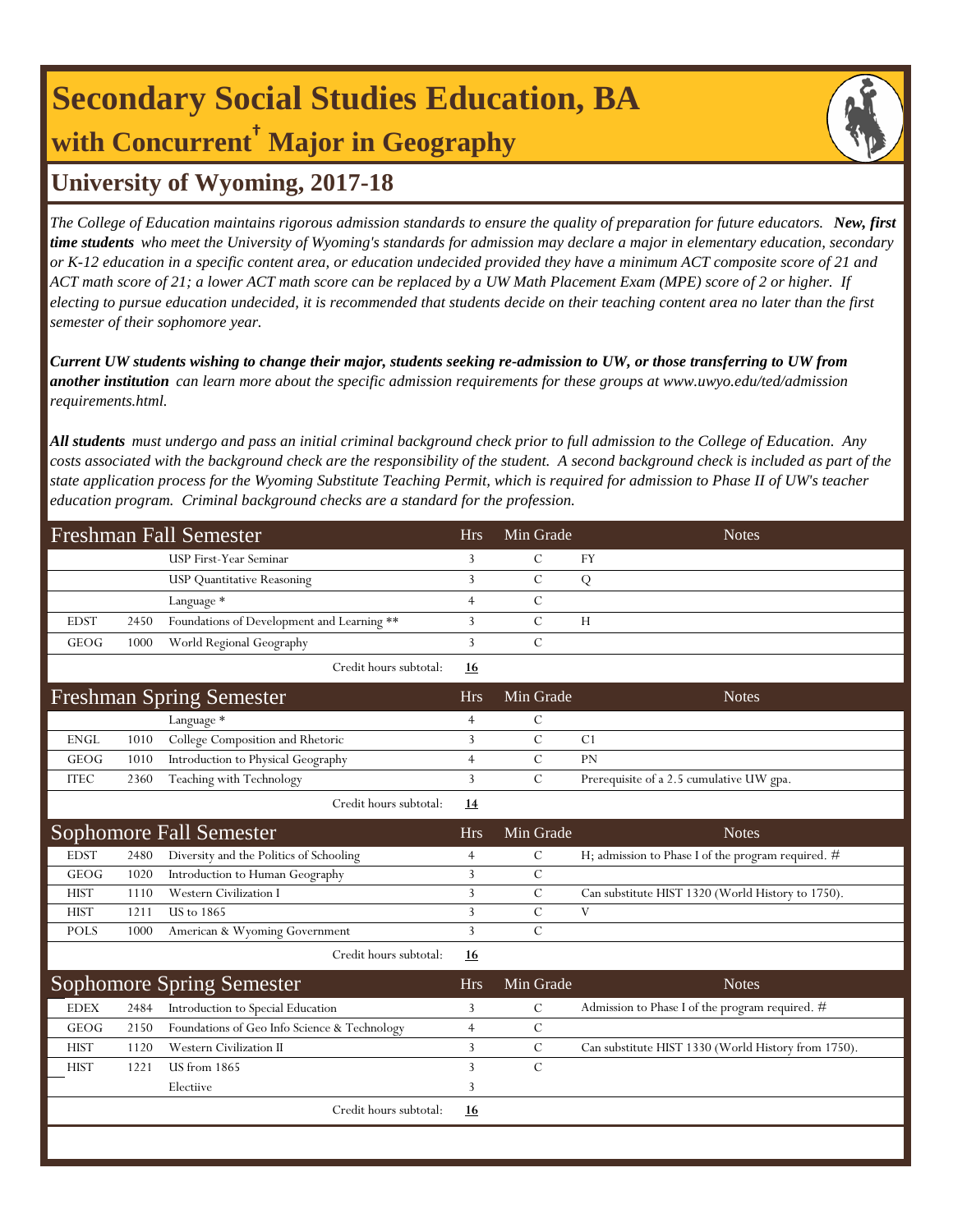# **Secondary Social Studies Education, BA**

## **with Concurrent**† **Major in Geography**



|             |      | <b>Junior Fall Semester</b>                    | <b>Hrs</b>     | Min Grade     | <b>Notes</b>                                                 |
|-------------|------|------------------------------------------------|----------------|---------------|--------------------------------------------------------------|
|             |      | USP Physical & Natural World                   | 3              |               | <b>PN</b>                                                    |
| <b>GEOG</b> | 3050 | Economic Geography                             | 3              | $\mathcal{C}$ |                                                              |
|             |      | Geography Electives                            | 6              | $\mathcal{C}$ |                                                              |
|             |      | Psychology Elective                            | 3              | $\mathcal{C}$ |                                                              |
|             |      | Credit hours subtotal:                         | <u>15</u>      |               |                                                              |
|             |      | <b>Junior Spring Semester</b>                  | <b>Hrs</b>     | Min Grade     | <b>Notes</b>                                                 |
| <b>EDST</b> | 3000 | Teacher as Practitioner                        | 6              | C             | C2; admission to Phase II of the program required. $#$       |
|             |      | <b>Upper Division Geography Elective</b>       | 3              | C             |                                                              |
|             |      | Sociology or Anthropology Elective             | 3              | $\mathcal{C}$ |                                                              |
|             |      | Geography Elective                             | 3              |               |                                                              |
|             |      | Credit hours subtotal:                         | 15             |               |                                                              |
|             |      |                                                |                |               |                                                              |
|             |      | <b>Senior Fall Semester</b>                    | <b>Hrs</b>     | Min Grade     | <b>Notes</b>                                                 |
| <b>EDSE</b> | 3273 | Methods I: Secondary Social Studies Education  | 3              | С             | Admission to Phase IIIa of the program required. #           |
| <b>EDSE</b> | 4273 | Methods II: Secondary Social Studies Education | $\overline{4}$ | C             | C3; admission to Phase IIIa of the program required. #       |
| <b>EDST</b> | 3550 | <b>Educational Assessment</b>                  | $\overline{2}$ | $\mathcal{C}$ | Prerequisite of a 2.75 cumulative UW gpa.                    |
|             |      | <b>Upper Division Geography Electives</b>      | 6              | $\mathcal{C}$ |                                                              |
|             |      | Credit hours subtotal:                         | <u>15</u>      |               |                                                              |
|             |      | <b>Senior Spring Semester</b>                  | <b>Hrs</b>     | Min Grade     | <b>Notes</b>                                                 |
|             |      |                                                |                |               | Admission to Phase IIIb of the program required; offered S/U |
| <b>EDSE</b> | 4500 | Residency in Teaching                          | 15             | S             | only. $#$                                                    |
|             |      | Credit hours subtotal:                         | 15             |               |                                                              |

This is a guide for course work in the major; actual course sequence may vary by student. Please refer to the online student degree evaluation, and consult with an academic advisor. • Not all courses are offered every semester and some electives may have prerequisites. Students should review the course descriptions in the *University Catalog* and consult with their academic advisor to plan accordingly.

#### **University of Wyoming requirements:**

Students must have a minimum cumulative GPA of 2.0 to graduate. • Students must complete 42 hours of upper division (3000-level or above) coursework, 30 of which must be from the University of Wyoming. • Courses must be taken for a letter grade unless offered only for S/U. • University Studies Program (USP) Human Culture (H) and Physical & Natural World (PN) courses must be taken outside of the major subject, but can be cross-listed with the major.

#### **College of Education requirements:**

This plan assumes student college readiness. Students should be able to start taking 1000-level courses the first semester of college. All professional education courses must be completed with a grade of C or higher. Grades of C- or lower will not satisfy this requirement.